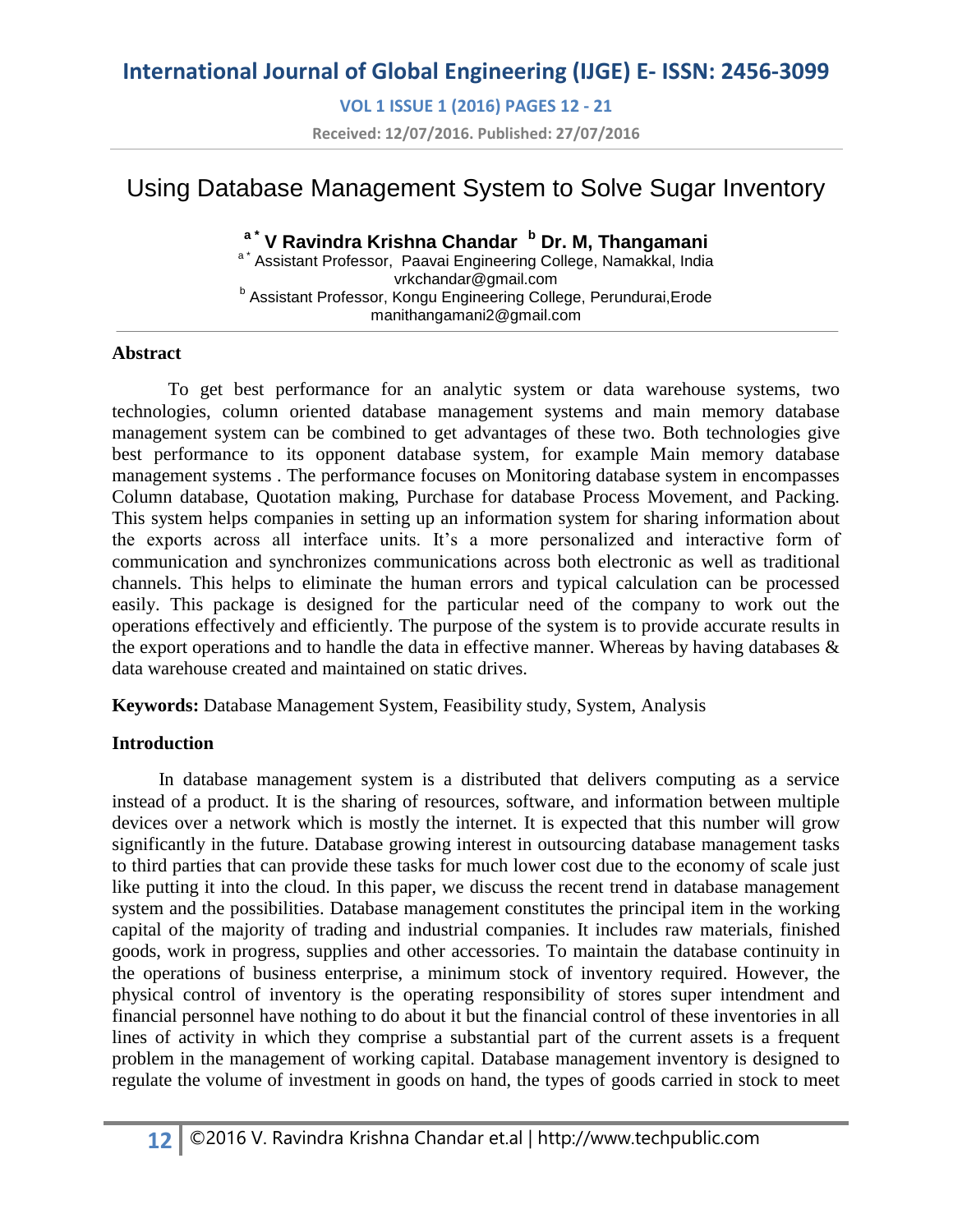# **International Journal of Global Engineering (IJGE) E- ISSN: 2456-3099 VOL 1 ISSUE 1 (2016) PAGES 12 - 21**

**Received: 12/07/2016. Published: 27/07/2016**

the needs of production and sales while at the same time, the investment in them is to kept at a reasonable level.

#### **Existing System**

 For optimal sugar sales and inventory management processes, you need robust functionality for managing your logistics facilities. Support for inventory management helps you record and track materials on the basis of both quantity and value. Database Warehouse inventory management functions cover internal warehouse movements and storage. Using this software we can reduce costs for warehousing, transportation, order fulfillment, and material handling – while improving customer service. You can significantly improve inventory turns, optimize the flow of goods, and shorten routes within your warehouse or distribution center. Additional benefits of inventory management include improved cash flow, visibility, and decision making. This software is user friendly and hence easy to use. Employees can plan, enter, and document warehouse and internal stock movements by managing goods receipts, goods issues, storage, picking and packing, physical stock transfers, and transfer postings.

#### **2.1 Drawbacks**

 In manual system are quite tedious, time consuming and less efficient and accurate in comparison to the computerized system. So following are some disadvantages of the old system

- 1. Time consuming
- 2. Less accurate
- 3. Less efficient
- 4. Lot of paper work
- 5. Slow data processing
- 6. Not user friendly environment
- 7. Difficult to keep old records

#### **Proposed System**

 The scope of this system is to provide user efficient working environment and more output can be generated through this. This system provides user friendly interface resulting in knowing each and every usability features of the system. This system helps in tracking records so that past records can be verified through them and one can make decisions based on the past records. This system completes the work in a very less time resulting in less time consumption and high level of efficiency in this system is developed such a way that even a naïve user can also operate the system easily. The calculations are made very quickly and the records are directly saved into databases and the databases can be maintained for a longer period of time. Each record can be retrieved and can be verified for the future transactions. Also this system provides high level of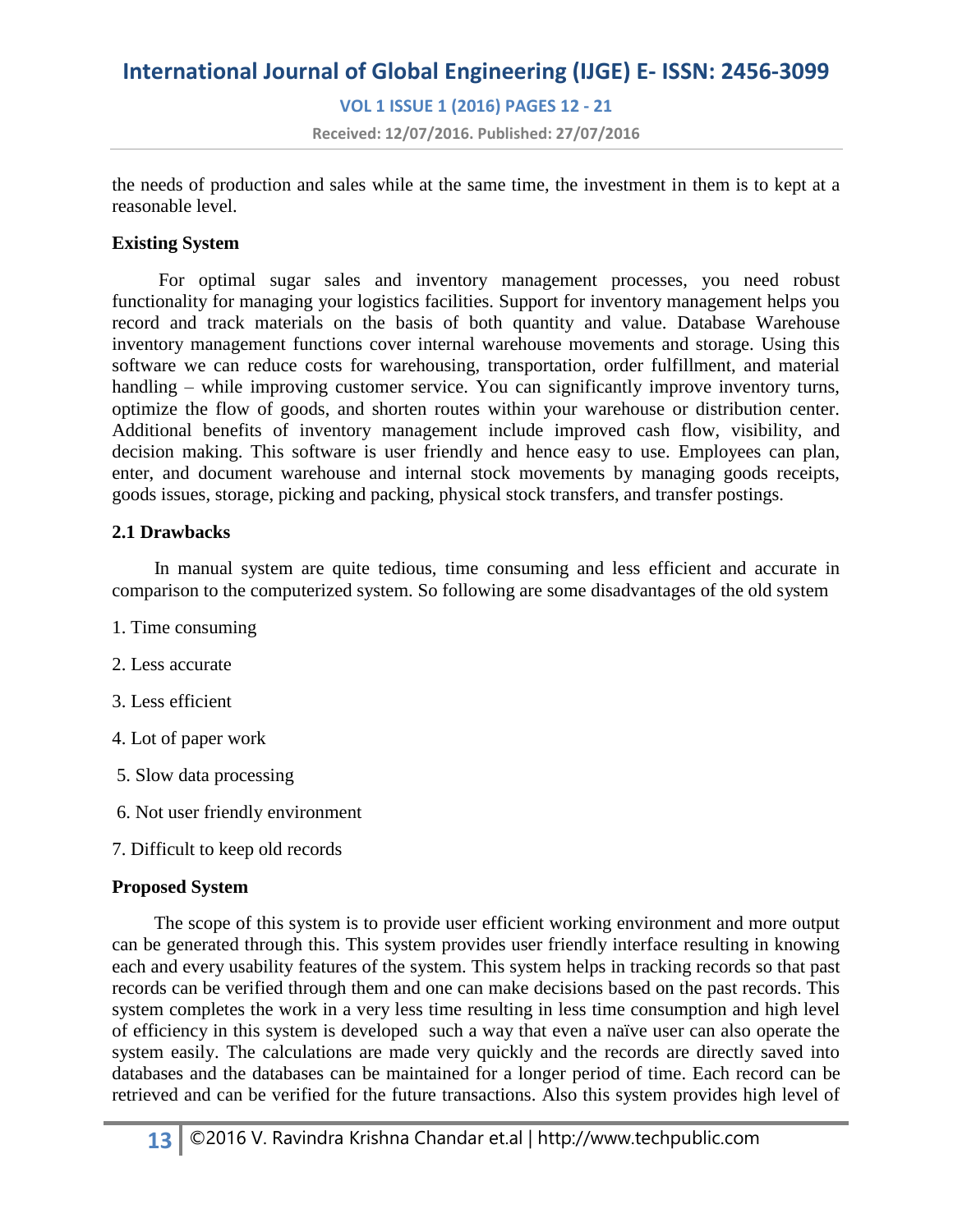#### **VOL 1 ISSUE 1 (2016) PAGES 12 - 21**

**Received: 12/07/2016. Published: 27/07/2016**

security for data leaking as only admin people can access the database no changes can be made in it until it verifies the user login id and password. We also have operator login through which operator can take orders but can't make changes in the database. Limited access is available to the operator.

#### **3.1 Advantages**

- $\triangleright$  Expense becomes less.
- $\triangleright$  Large volumes of data can be stored with ease.
- $\triangleright$  Security is assured.
- $\triangleright$  Maintenance of file is flexible.
- $\triangleright$  Stored data and procedures can be easily edited.
- $\triangleright$  Easy report generation.
- $\triangleright$  Less manpower required.

#### **3.2 Feasibility**

 The feasibility of this Paper is analyzed in this phase and business proposal is put forth with a very general plan for the project and some cost estimates. During system analysis the feasibility studies of the proposed system.

Three key considerations involved in the feasibility analysis are

- $\triangleright$  Economical Feasibility
- $\triangleright$  Technical Feasibility
- $\triangleright$  Social Feasibility

#### **3.3 Economical Feasibility**

 It carried out to check the economic impact that the system will have on the organization. The amount of fund that the company can pour into the research and development of the system is limited. The expenditures must be justified. Thus the developed system as well within the budget and this was achieved because most of the technologies used are freely available. Only the customized products had to be purchased.

#### **3.4 Technical Feasibility**

 This study is carried out to check technical requirements of the system. Any system developed must not have a high demand on the available technical resources. This will lead to high demands on the available technical resources. This will lead to high demands being placed on the client. The developed system must have a modest requirement, as only minimal or null changes are required for implementing this system.

#### **3.5 Social Feasibility**

 The aspect of study is to check the level of acceptance of the system by the user. This includes the process of training the user to use the system efficiently. The user must not feel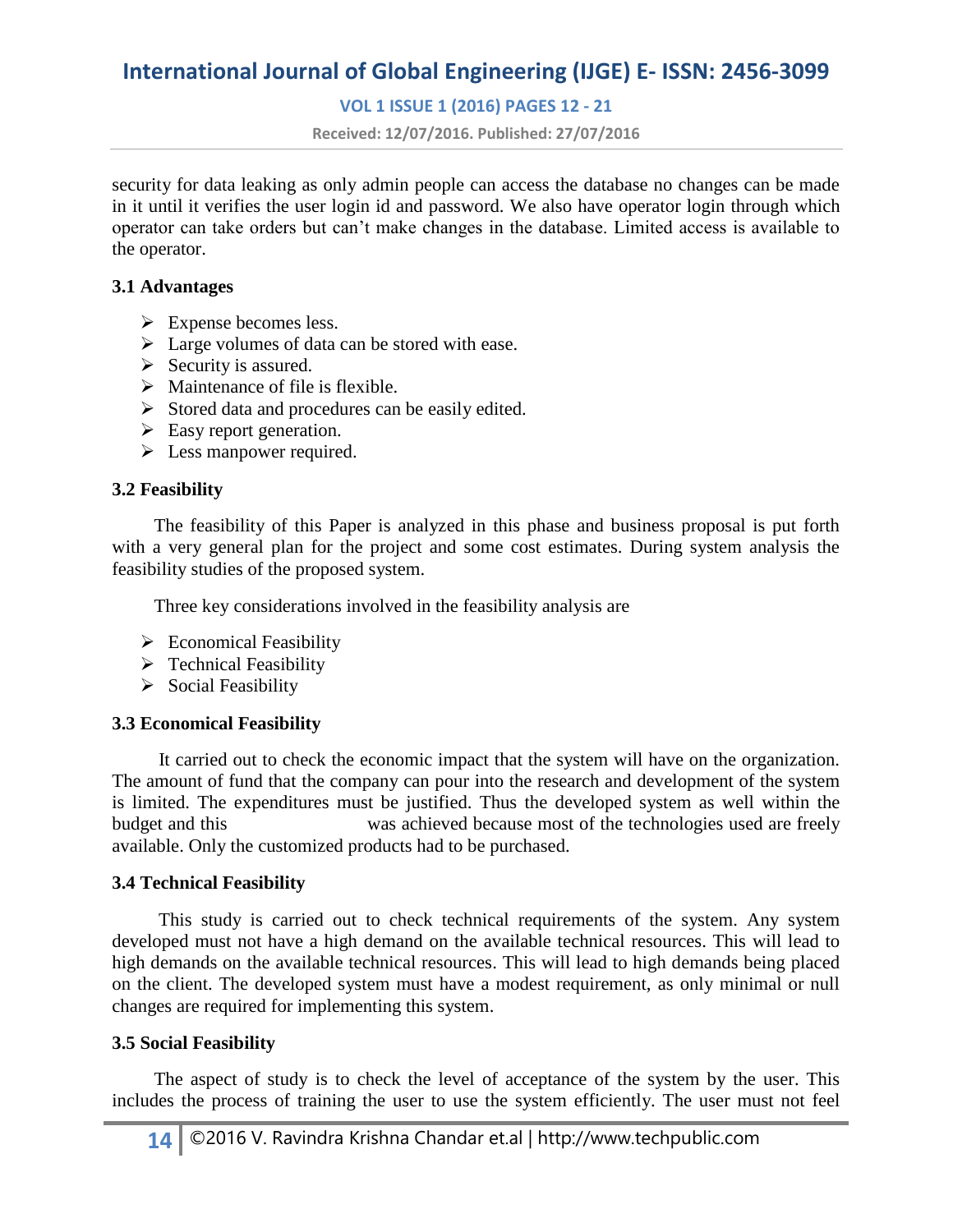**VOL 1 ISSUE 1 (2016) PAGES 12 - 21**

**Received: 12/07/2016. Published: 27/07/2016**

threatened by the system, instead must accept it as a necessity. The level of acceptance by the users solely depends on the methods that are employed to educate the user about the system and to make him familiar with it. His level of confidence must be raised so that he is also able to make some constructive criticism, which is welcomed, as he is the final user of the system.

#### **Problem Definition**

 This is one integrated system that contains both the user component (used by salespersons, sales managers, inventory managers etc) and the admin component (used by the administrators for performing admin level functions such as adding new items to the inventory, changing the price of an item etc). This system runs on multiple terminals, offers a GUI interface to its users and connects to a common database(s). This system is used to store the details of the inventory, update the inventory based on the sale details, produce receipts for sales, generate sales and inventory reports periodically etc.

 In order to solve their problem, the proposed system focuses on main modules in order to computerizing their manual notes into computerized notes to reduce work burden. In the Sugarcane Management system, Module

#### **Customer Details**

- $\triangleright$  Quotation Making
- $\triangleright$  Purchase
- Finished Sugarcane Movement
- $\triangleright$  Packing Section

#### **4.1 Customer Order:**

 The customer order module receives the order given by the customer Figure 4. The Following Operations done in Customer Order are: Obtains information about the items ordered.

- $\triangleright$  Create an automatic order no and store personal details.
- $\triangleright$  Maintains the details about the customers.
- $\triangleright$  When the order is confirmed by the head, the orders are accepted and the status is Updated. Then the order report is forwarded to the next department Bill of items

#### **4.2 Quotation Making Process**

 The Quotation making process module generates the actual work process involved in the sugarcane process Information about each item is displayed.

- $\triangleright$  Specifications for each item are displayed
- $\triangleright$  Wastage item rate is made.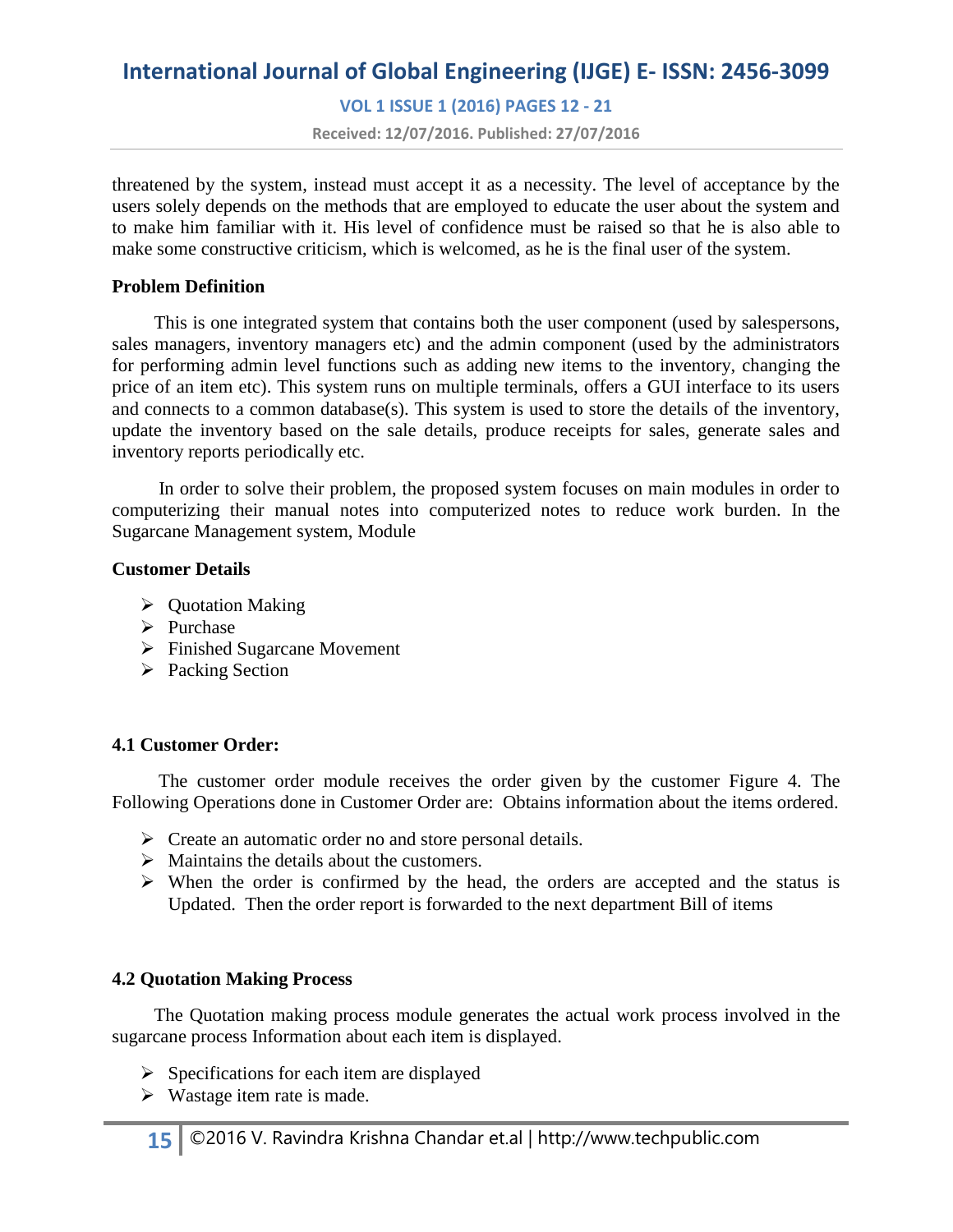**VOL 1 ISSUE 1 (2016) PAGES 12 - 21**

**Received: 12/07/2016. Published: 27/07/2016**

#### **4.3 Purchase**

 The Purchase order department is given requisition to raise purchase order from various departments. Based upon the quotations from the vendors purchase order is raised and rate is calculated with tax. Delivery Chelan is produced by purchase department when ordered items are received.

#### **4.4 Finished**

 Goods Movement the Finished Goods Inventory module maintains all the finished goods stock and at last it is sent to packing department Figure 3

#### **4.5 Packing Section**

 Packing may be of different methods, styles and labels according to the customer. Create label for each box. Box containing is being scanned based upon the barcode and whenever the box is scanned. After it is sent to packing list o finally invoice is generated for the packing list.

#### **4.6 Module Description**

 This Paper is aimed at developing an Sugar Sales and Inventory Management System (SSIMS). The Project has the following modules

- $\triangleright$  Sales Manager
- $\triangleright$  Sales Person
- $\triangleright$  Inventory Manager
- $\triangleright$  Admin

A sales person should be able to login to the system through the initial screen of the system

change the password after logging into the system see the status of the inventory, i.e., whether a particular category sugar is available or not etc search for a particular sugar category is available or not.

Enter the sugar category purchased by a customer and produce a bill for the same (the bill will have a unique sale id, date, time, quantity/price details etc) cancel the produced bill, in case of error in entering the details, and produce a new one

Take back an already sold item that is not satisfactory to the customer (the shop allows that) and produce a receipt for the same inform the inventory manager about the category that are not available, so that they can be stocked. inform the sales manager about any exceptions (such as an category is being purchased, but it is not available in the system)

The sales manager should be able to Login to the system/change his password after logging in etc check how many bills have been generated in the day so far check how much money is transacted in the day so far check how many bills have been cancelled so far in the day(due to wrong entry by the sales persons) check how many category have been returned so far in the day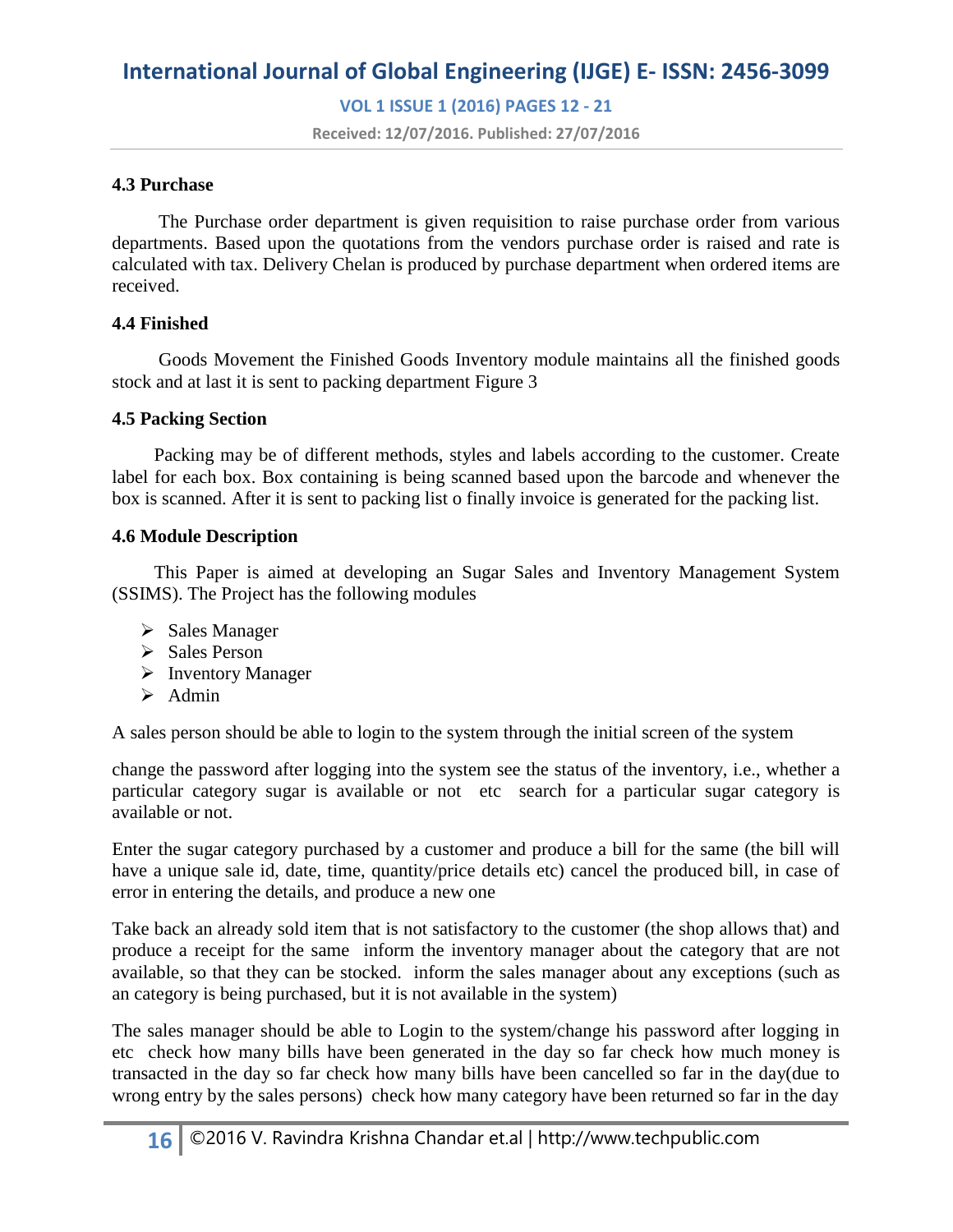# **International Journal of Global Engineering (IJGE) E- ISSN: 2456-3099 VOL 1 ISSUE 1 (2016) PAGES 12 - 21**

**Received: 12/07/2016. Published: 27/07/2016**

check for any exception reports from the sales persons and correct it by contacting the inventory manager generate sales-trend graphs for each of the item (like how is apple selling in the last one month) login to the system and change his password after logging in add new users to the system.

#### **System Implementation**

 System implementation covers a broad spectrum of activities from a detailed workflow analysis to the formal go-live of the new system. During system implementation organizations may refine the initial workflow analysis that had been completed as part of the requirements analysis phase. With the aid of the vendor they may also start mapping out the proposed new workflow. The system implementation phase requires the vendor to play a very prominent role. In addition to the workflow analysis it is during this phase that full system testing is completed. Other key activities that would occur during this phase include piloting of the new system, formal go-live and the immediate post implementation period during which any application issues are resolved. The project manager or the supervisor will take a responsible role during this stage since the project manager decides when to get them all together. In systems design, project managers oversee the project. Since they have practically seen everything about the project, they know when the correct time is to get them all together. It is not all about getting them all together that is important. It is also the time during which developers have the first glimpse of their actual work making it a perfect moment for evaluation. During this time, developers become users as they try out the software to determine if it is up to their expected performance and output. During this stage, different type of errors will be determined. It will gauge how far the team has advanced in building software. Since they are also responsible for building software, it is also proper that they have to fix these problems. Even though it is not mentioned before, this stage will mark importance of documentation of the software. As the system is being developed, developers must document on what they have done in this stage. Once they are brought together, it becomes even more important since developers will know how their documentation will fare against other developers.

 Documentation is very important especially in this stage as bugs are determined. Sometimes developers will even find out that certain expected functions are not working. Instead of scrutinizing the software all over again, developers will go back to the documentation and see which part of the program has gone wrong. Documentation will also give the developers a chance to re-evaluate the process they have created. The term "software maintenance" is used to describe the software engineering activities that occur following delivery of a software product to the customer. The maintenance phase of the software life cycle is the time period in which a software product performs useful work. Maintenance activities involve making enhancement to software products, adapting products to new environments and correcting problems. Software product enhancement may involve providing new functional capabilities, improving user display and modes of interaction, and upgrading external documents. Adaptation of software to a new environment may involve moving the software to a different machine. Problem correction involves modification and revalidation of software to correct errors. The enhancement of this project can be accomplished easily. That is, any new functional capabilities can be added to the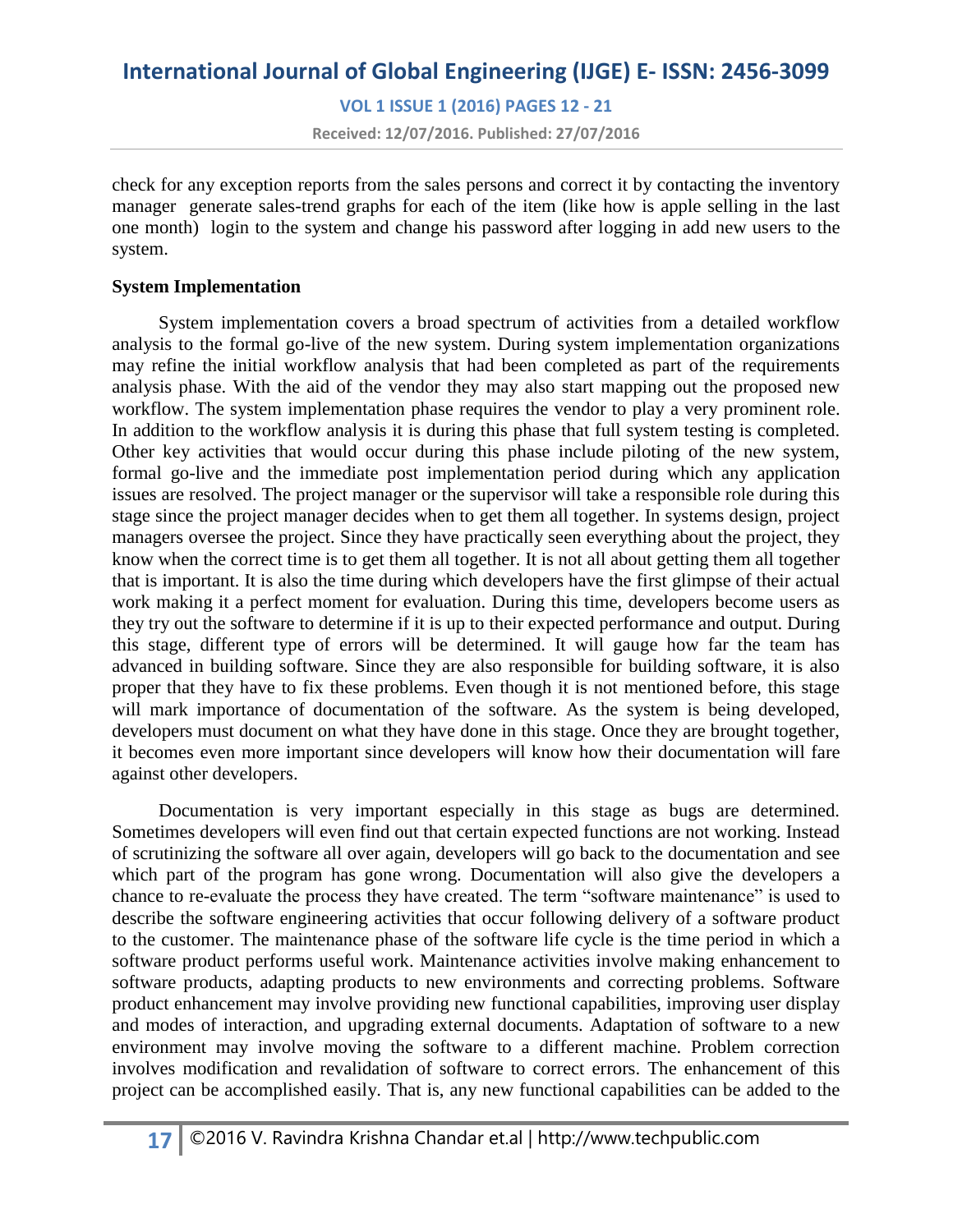**VOL 1 ISSUE 1 (2016) PAGES 12 - 21**

**Received: 12/07/2016. Published: 27/07/2016**

project by simply including the new module in the homepage and giving a hyperlink to that module. Adaptation of this project to a new environment is also performed easily. Even with the best quality assurance activities, it is likely that they customer will uncover defects in the software. Corrective maintenance changes the software to correct defects.



Fig. 1.Login Form

| ORDER ENQUIRY           |       | Order Entry   Shipment Details   Accounts Department   Machine Installation Group   Commercial Group   Order Enquiry |  |
|-------------------------|-------|----------------------------------------------------------------------------------------------------------------------|--|
| Order No                |       | Contact Person                                                                                                       |  |
| 42-211<br>Customer Code |       | Contact Phone No.                                                                                                    |  |
| <b>Order Status</b>     |       | Address 1                                                                                                            |  |
|                         |       | Address2                                                                                                             |  |
| <b>DISPLAY</b>          | CLEAN | Address3                                                                                                             |  |
|                         |       |                                                                                                                      |  |
|                         |       |                                                                                                                      |  |

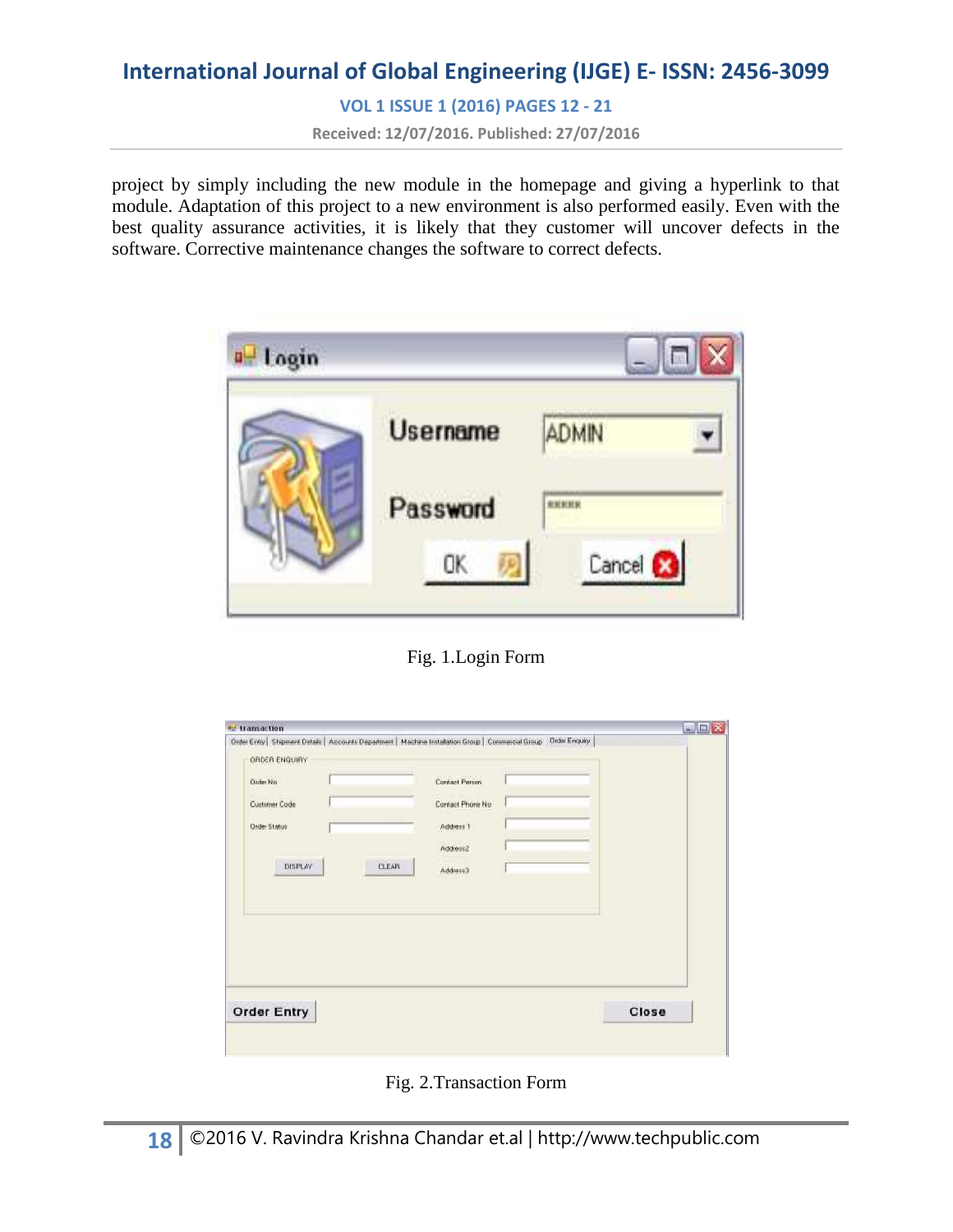### **VOL 1 ISSUE 1 (2016) PAGES 12 - 21**

**Received: 12/07/2016. Published: 27/07/2016**

|                    | Dos Evry Thomm Desit Account Departer Hachine retailers Group Connected Group Dele Diguy |       |
|--------------------|------------------------------------------------------------------------------------------|-------|
| OFDER ENGLIFY.     |                                                                                          |       |
| Orger No.          | Cartact Penan                                                                            |       |
| Customer Code      | Contact Phone Na                                                                         |       |
| <b>Draw Shakup</b> | Address 1                                                                                |       |
|                    | Mde=2                                                                                    |       |
| DSPLAY:            | CEAR<br>Addesi3                                                                          |       |
|                    |                                                                                          |       |
|                    |                                                                                          |       |
|                    |                                                                                          |       |
|                    |                                                                                          |       |
|                    |                                                                                          |       |
|                    |                                                                                          |       |
| <b>Order Entry</b> |                                                                                          | Close |

#### Fig.3.Order Enquiry

| 国司<br>Zien 1937<br>Ξ |                       |                        |  |
|----------------------|-----------------------|------------------------|--|
|                      |                       | <b>CUSTOMER REPORT</b> |  |
|                      | Codis                 | $150 -$                |  |
|                      | None.                 | NANDEPAS.              |  |
|                      | <b>Addings</b>        | IC:32, GAILER RAILTZ   |  |
|                      | <b>Contact Render</b> | E49271257              |  |
|                      |                       |                        |  |
|                      |                       |                        |  |
|                      |                       |                        |  |
|                      |                       |                        |  |

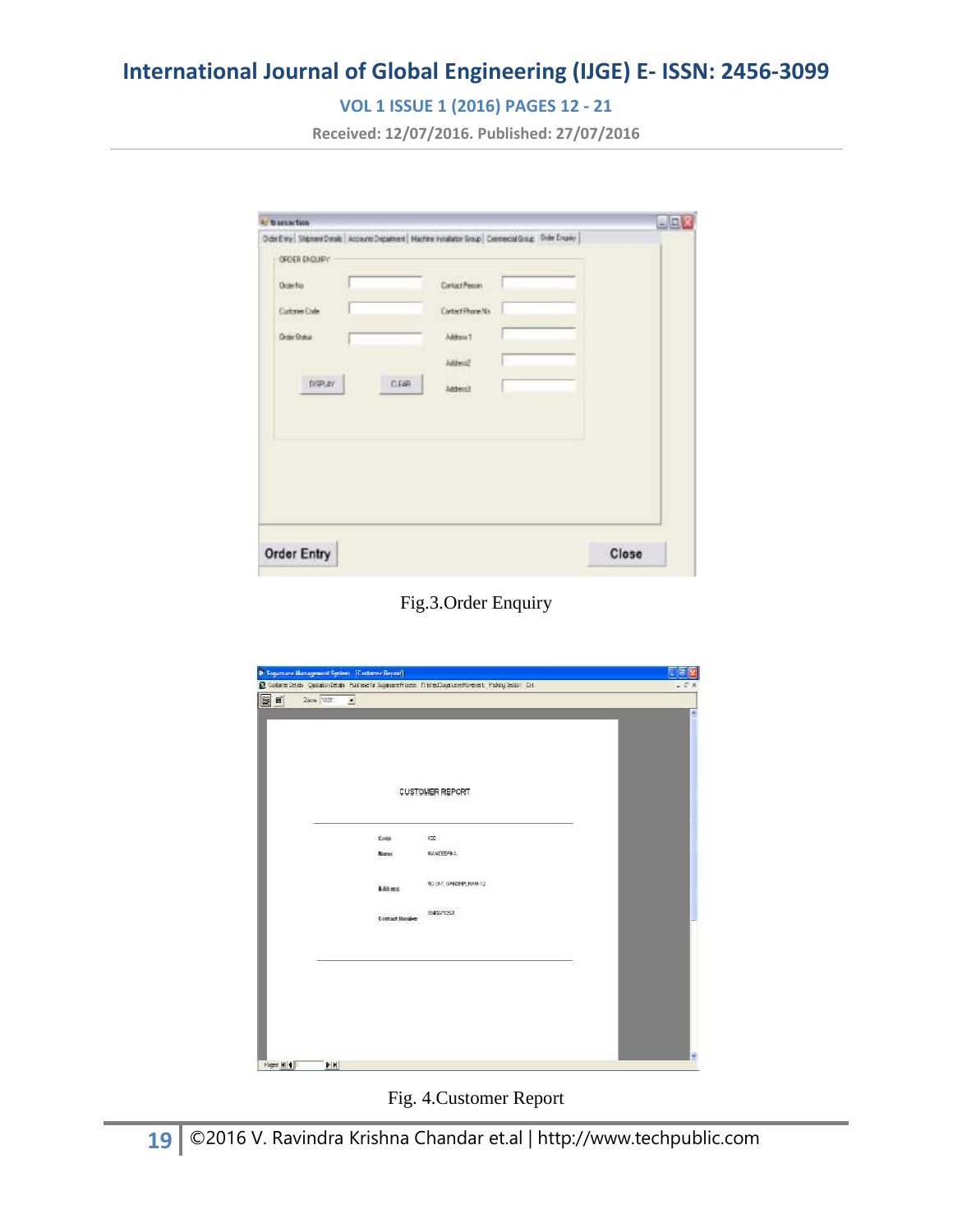#### **VOL 1 ISSUE 1 (2016) PAGES 12 - 21**

**Received: 12/07/2016. Published: 27/07/2016**

|    |                              | Christmas Hitler commerciation manually supervisitioned institutions relationships and the settle indi- |  |
|----|------------------------------|---------------------------------------------------------------------------------------------------------|--|
| 山西 | <b>Дини 1101</b><br>$\cdot$  |                                                                                                         |  |
|    |                              |                                                                                                         |  |
|    |                              |                                                                                                         |  |
|    |                              |                                                                                                         |  |
|    |                              |                                                                                                         |  |
|    |                              |                                                                                                         |  |
|    |                              |                                                                                                         |  |
|    |                              | <b>Finished Sugarcane Movement</b>                                                                      |  |
|    |                              |                                                                                                         |  |
|    | Webschriftschaft bin         | 1m                                                                                                      |  |
|    | <b>FINITIOS TESSING DISK</b> | TERSUMERS                                                                                               |  |
|    | Verify Seport Details        | Apprevent                                                                                               |  |
|    |                              |                                                                                                         |  |
|    | Process Highlity Status      | $\sim$<br>tions.                                                                                        |  |
|    | c<br>3500<br>By Augusta:     | Mr. Thiracocoapaly,                                                                                     |  |
|    |                              | 125. shqirilga nathan tehni,                                                                            |  |
|    |                              |                                                                                                         |  |
|    | <b>Different Tyle</b>        | NIN MOV.                                                                                                |  |
|    | Volum future                 | TN ST AVE HOUR                                                                                          |  |
|    | Drive Dotors                 | Diver: The major:                                                                                       |  |
|    | Trensport that Viking        | 4500                                                                                                    |  |
|    |                              |                                                                                                         |  |
|    |                              |                                                                                                         |  |
|    |                              |                                                                                                         |  |
|    |                              |                                                                                                         |  |
|    |                              |                                                                                                         |  |

Fig. 5.Finished Sugarcane Movement

#### **Conclusion**

 The goal of the system can be uploaded into a company to make it available globally and secured to develop the system makes it more flexible, portable more secure. It also supports dynamic content forms. System is full-fledged and user-friendly to take greatly reduced the clerical overhead and drastically reduced the time taken in the products. It satisfies all requirements needed by the user. Each and every form relationships are smoothened with the organization and to solve customer satisfaction. Management Satisfaction has been gained because of increased shorter delivery cycle. Administrator can manage the system more efficiently.

#### **References**

- 1. David, M.K. Database Processing. 7th Edition, Macedonia and Evans, London (200).
- 2. Microsoft Encarta Definition of Terms; Database Management.(2010)
- 3. Sasha, V.R.Technology of Subscriber Identity Module (SIM) Card. Berlin.(2009)
- 4. Perly, G.Visual Basic Programming Language. 4th Edition, Wesley Publishing, Tokyo.(1998)
- 5. Sreekumar Vobugari, D.V.L.N. Somayajulu, and B.M. Subraya ,2012, A model for building dynamic indexes & storage and Re-use of optimal query plans Generated thru progressive Optimization
- 6. Debnath, B. K.; Lilja, D. J.; Mokbel, M. F., SARD: A Statistical Approach for Ranking database Tuning parameters, Data Engineering Workshop, 2008. ICDEW